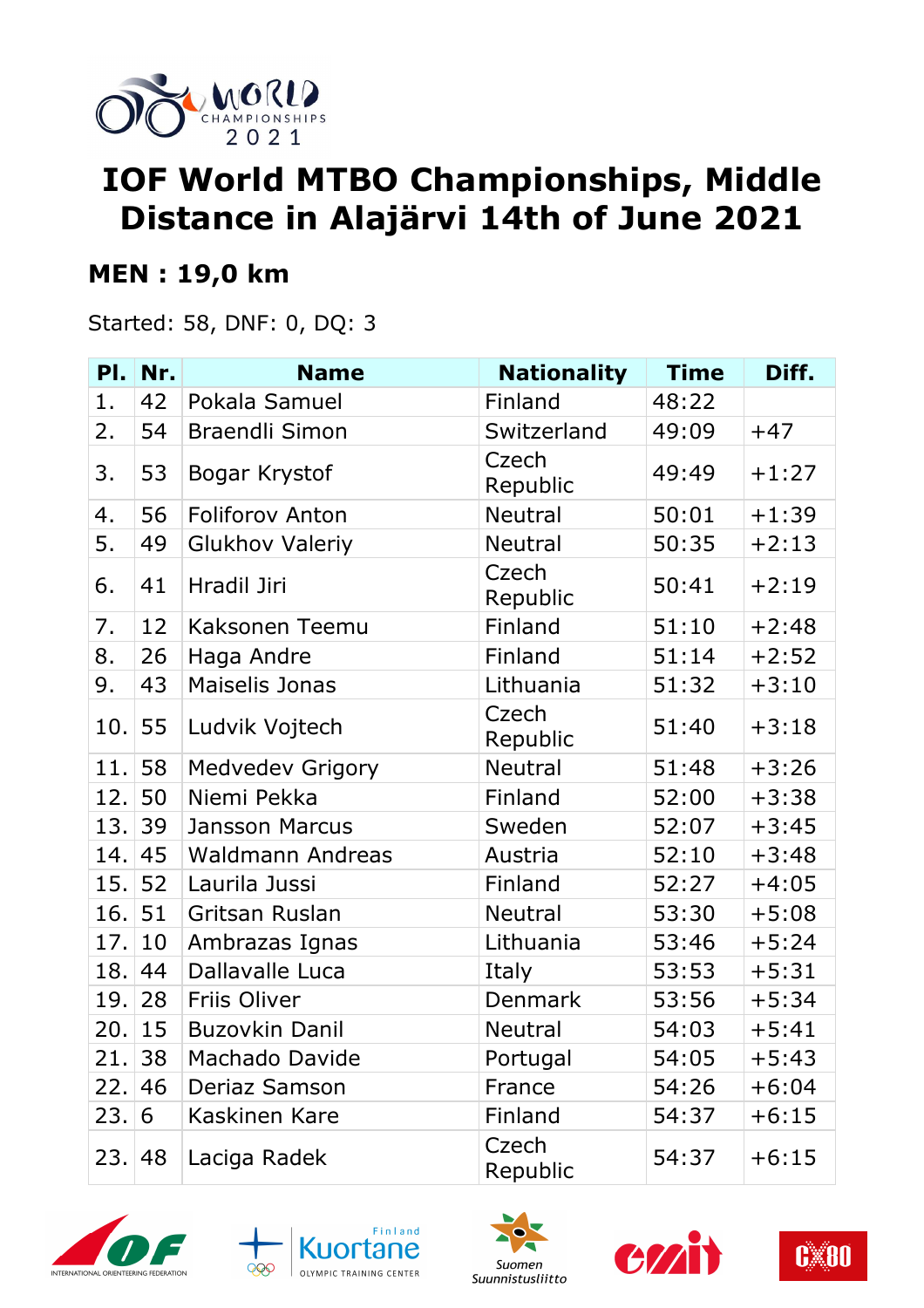

|         | 25. 29         | <b>Balev Yuri</b>              | Neutral           | 54:46     | $+6:24$           |
|---------|----------------|--------------------------------|-------------------|-----------|-------------------|
| 26. 34  |                | Hasek Jan                      | Czech<br>Republic | 55:06     | $+6:44$           |
| 27.  24 |                | Jaeggi Adrian                  | Switzerland       | 55:07     | $+6:45$           |
| 28. 13  |                | Courtois Yoann                 | France            | 55:20     | $+6:58$           |
| 29.     | 47             | Bettega Fabiano                | Italy             | 55:28     | $+7:06$           |
| 30.     | $\overline{7}$ | Pinsard Florian                | France            | 55:33     | $+7:11$           |
| 30.     | 57             | <b>Fuchs Baptiste</b>          | France            | 55:33     | $+7:11$           |
| 32.     | 35             | Nordgren Rasmus                | Sweden            | 55:42     | $+7:20$           |
| 33.     | 40             | Haselsberger Kevin             | Austria           | 55:50     | $+7:28$           |
| 34.8    |                | <b>Kamaryt Tomas</b>           | Czech<br>Republic | 56:10     | $+7:48$           |
| 34.     | 14             | Svard Sebastian                | Sweden            | 56:10     | $+7:48$           |
| 36.     | 37             | Dmukauskas Sarunas             | Lithuania         | 56:42     | $+8:20$           |
| 37.     | 31             | Garcia Garcia Angel            | Spain             | 56:47     | $+8:25$           |
| 38.     | $\mathbf{1}$   | Jonsson Gustav                 | Sweden            | 57:12     | $+8:50$           |
| 39.     | 23             | Svedberg Patrik                | Sweden            | 57:21     | $+8:59$           |
| 40.     | 18             | <b>Chmelar Lukas</b>           | Czech<br>Republic | 57:34     | $+9:12$           |
| 41.     | 36             | <b>Breitschaedel Tobias</b>    | Austria           | 58:13     | $+9:51$           |
| 42.     | 21             | <b>Karm Marek</b>              | Estonia           | 58:19     | $+9:57$           |
| 43.     | 33             | Sarksna Andris                 | Latvia            | 59:03     | $+10:41$          |
| 44.     | 5              | Valiauga Arnoldas              | Lithuania         | 59:47     | $+11:25$          |
| 45.     | 22             | Osti Dante                     | Italy             | 59:51     | $+11:29$          |
|         | 46. 25         | Kielak Hubert                  | Poland            |           | $1:00:09$ + 11:47 |
| 47.  2  |                | <b>Exler Florian</b>           | Austria           |           | $1:00:11$ + 11:49 |
| 47.     | 17             | Turra Piero                    | Italy             |           | $1:00:11$ + 11:49 |
| 49.     | 20             | Kogler Bernhard                | Austria           |           | $1:00:19$ + 11:57 |
| 50.     | 27             | Ferreira Joao                  | Portugal          |           | $1:01:13$ + 12:51 |
| 51.     | 16             | Roothans Paul                  | Portugal          |           | $1:02:01$ + 13:39 |
| 52.     | 9              | Marin Vargas Juan<br>Francisco | Spain             |           | $1:03:25$ + 15:03 |
| 53.  4  |                | <b>Toll Clos David</b>         | Spain             |           | $1:09:52$ + 21:30 |
| 54.     | 3              | Mariani Antonio                | Italy             |           | $1:18:59$ + 30:37 |
| 55.     | 32             | <b>Wilms Lukas</b>             | Germany           |           | $1:26:07$ + 37:45 |
|         | 19             | <b>Hotz Silas</b>              | Switzerland       | <b>DQ</b> |                   |









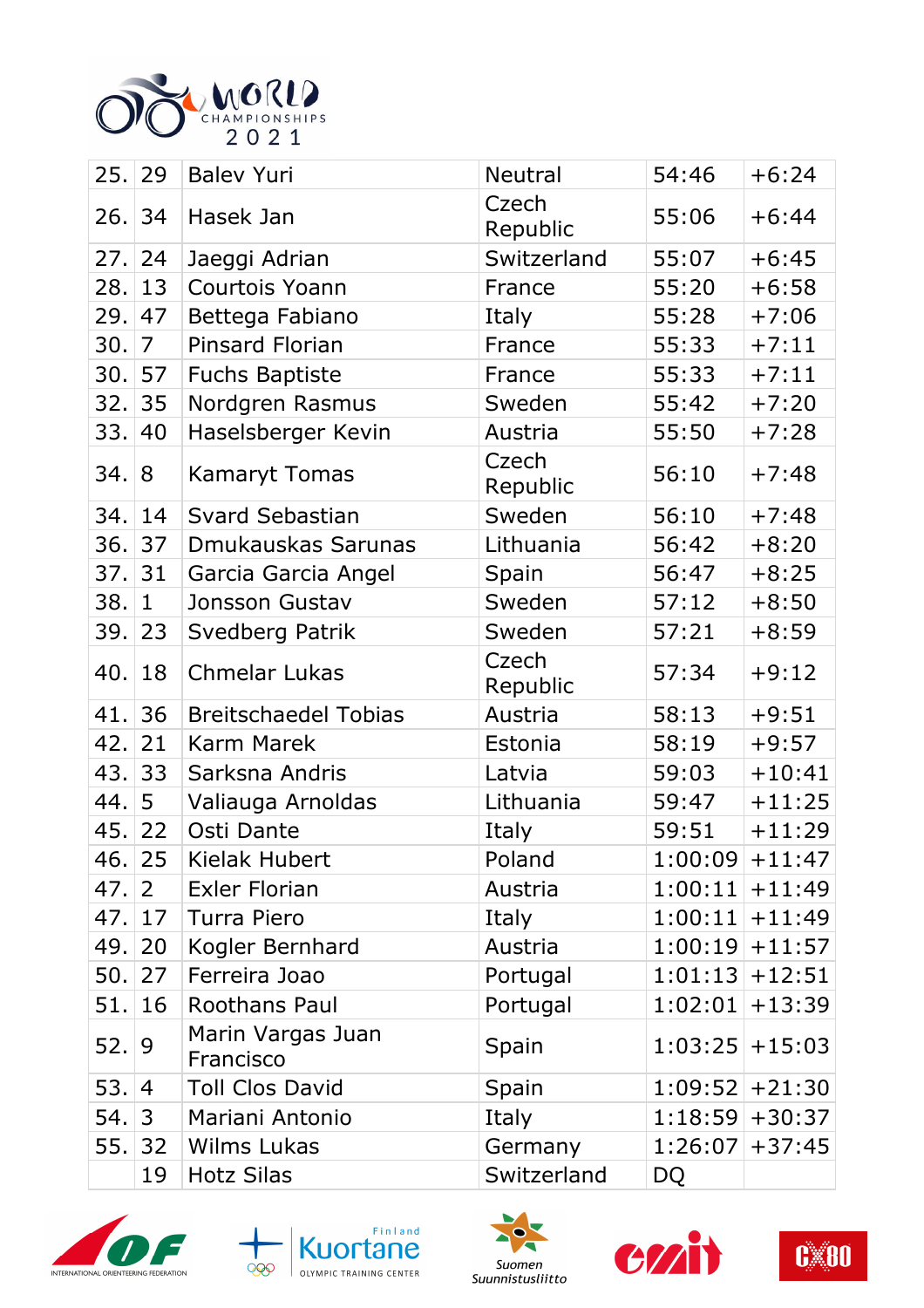

| 30 | Pourre Jeremi    | France  |  |
|----|------------------|---------|--|
|    | Steinthal Thomas | )enmark |  |

### **WOMEN : 17,4 km**

Started: 39, DNF: 1, DQ: 1

| PI.  | Nr. | <b>Name</b>                 | <b>Nationality</b> | <b>Time</b> | Diff.   |
|------|-----|-----------------------------|--------------------|-------------|---------|
| 1.   |     | 126 Foliforova Svetlana     | <b>Neutral</b>     | 52:32       |         |
| 2.   | 131 | Tichovska Martina           | Czech<br>Republic  | 53:00       | $+28$   |
| 3.   | 138 | Hara Marika                 | Finland            | 53:14       | $+42$   |
| 4.   | 134 | Soegaard Camilla            | Denmark            | 54:25       | $+1:53$ |
| 5.   | 129 | <b>Reiner Marina</b>        | Austria            | 54:30       | $+1:58$ |
| 6.   | 135 | ShipilovaVinogradova Olga   | <b>Neutral</b>     | 54:32       | $+2:00$ |
| 7.   | 136 | <b>Stengard Ingrid</b>      | Finland            | 54:55       | $+2:23$ |
| 8.   |     | 133 Kubinova Veronika       | Czech<br>Republic  | 54:59       | $+2:27$ |
| 9.   | 121 | <b>Bylars Linn</b>          | Sweden             | 55:36       | $+3:04$ |
| 10.  | 114 | Sukholovskaia Uliana        | <b>Neutral</b>     | 55:41       | $+3:09$ |
| 11.  | 120 | Haga Antonia                | Finland            | 55:43       | $+3:11$ |
| 12.  |     | 123 Christoffersen Caecilie | Denmark            | 55:46       | $+3:14$ |
| 13.  |     | 108 Pesu Mervi              | Finland            | 56:10       | $+3:38$ |
| 14.1 |     | 116 Tiderman Anna           | Sweden             | 56:13       | $+3:41$ |
| 15.1 | 130 | <b>Devillers Constance</b>  | France             | 57:09       | $+4:37$ |
| 16.  | 139 | Bolshova Anastasiya         | <b>Neutral</b>     | 57:12       | $+4:40$ |
| 17.  |     | 127 Novakova Katerina       | Czech<br>Republic  | 57:50       | $+5:18$ |
| 18.  | 101 | Palm Ella                   | Sweden             | 57:59       | $+5:27$ |
| 19.  | 137 | Svir Anastasiya             | <b>Neutral</b>     | 58:02       | $+5:30$ |
| 20.1 |     | 122 Mickuviene Algirda      | Lithuania          | 58:07       | $+5:35$ |
|      |     | 21. 105 Gustafsson Karin    | Sweden             | 58:29       | $+5:57$ |
| 22.  |     | 132 Trifilenkova Anastasia  | <b>Neutral</b>     | 58:35       | $+6:03$ |
| 23.  | 107 | <b>Rudkiewicz Lucie</b>     | France             | 59:20       | $+6:48$ |
| 24.1 |     | 119 Musilova Vendula        | Czech<br>Republic  | 59:30       | $+6:58$ |
| 25.  |     | 113 Garcin Lou              | France             | 1:00:07     | $+7:35$ |









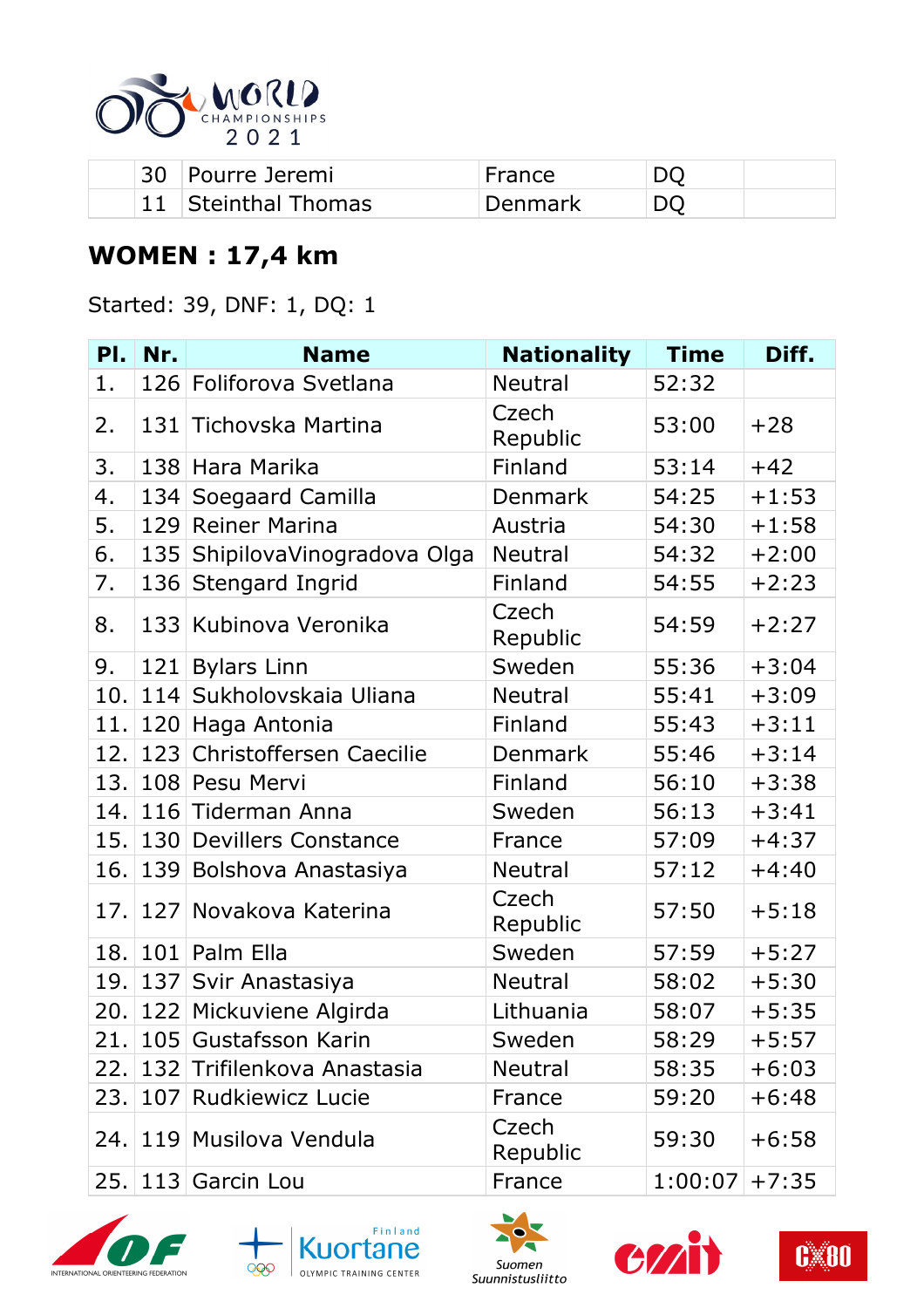

|        | 26. 125 Dannowski Anke                  | Germany           | $1:00:24$ +7:52   |  |
|--------|-----------------------------------------|-------------------|-------------------|--|
|        | 27. 104 Hirv Eleri                      | Estonia           | $1:00:29$ + 7:57  |  |
|        | 28. 128 Saarela Ruska                   | Finland           | $1:00:35$ +8:03   |  |
|        | 29. 102 Valimaa Eveliina                | Finland           | $1:01:10$ +8:38   |  |
| 30.106 | Oehlenschlaeger Nielsen<br><b>Birka</b> | <b>Denmark</b>    | $1:01:37$ +9:05   |  |
|        | 31. 124 Gigon Michaela                  | Austria           | $1:02:29$ +9:57   |  |
|        | 32. 103 Umbrasaite Juste                | Lithuania         | $1:02:32$ + 10:00 |  |
|        | 33. 111 Kubinova Romana                 | Czech<br>Republic | $1:04:23+11:51$   |  |
|        | 34. 110 Tammemae Piibe                  | Estonia           | $1:04:53+12:21$   |  |
|        | 35. 112 Michnovic Viktorija             | Lithuania         | $1:04:55$ + 12:23 |  |
|        | 36. 117 Denaix Lou                      | France            | $1:07:16$ + 14:44 |  |
|        | 37. 109 Aguilera Viladomiu Monica       | Spain             | $1:11:52$ + 19:20 |  |
|        | 118 Silva Ana Filipa                    | Portugal          | <b>DNF</b>        |  |
|        | 115 Splittorff Nikoline                 | Denmark           | DQ                |  |

### **MEN20 : 15,6 km**

Started: 36, DNF: 0, DQ: 3

| PI. | Nr. | <b>Name</b>                          | <b>Nationality</b>           | <b>Time</b> | Diff.   |
|-----|-----|--------------------------------------|------------------------------|-------------|---------|
| 1.  | 217 | Jorgensen Morten                     | <b>Denmark</b>               | 43:01       |         |
| 2.  | 222 | Noergaard Mikkel<br><b>Brunstedt</b> | <b>Denmark</b>               | 43:31       | $+30$   |
| 3.  |     | 224 Niebielski Bartosz               | Poland                       | 43:55       | $+54$   |
| 4.  |     | 234 Rieder Noah                      | Switzerland                  | 45:07       | $+2:06$ |
| 5.  |     | 235 Kuznetsov Vladimir               | Russian<br>Federation        | 45:18       | $+2:17$ |
| 6.  |     | 220 Kolomnin Leonid                  | <b>Russian</b><br>Federation | 45:54       | $+2:53$ |
| 7.  |     | 232 Tuma Matej                       | <b>Czech Republic</b>        | 46:33       | $+3:32$ |
| 8.  |     | 225 Koffler Georg                    | Austria                      | 46:43       | $+3:42$ |
| 9.  | 231 | Rissanen Antti                       | Finland                      | 47:42       | $+4:41$ |
| 10. |     | 201 Klemettinen Simo                 | Finland                      | 47:57       | $+4:56$ |
|     |     | 10. 223 Aaltonen Tatu                | Finland                      | 47:57       | $+4:56$ |
|     |     | 12. 215 Schnyder Flurin              | Switzerland                  | 48:38       | $+5:37$ |









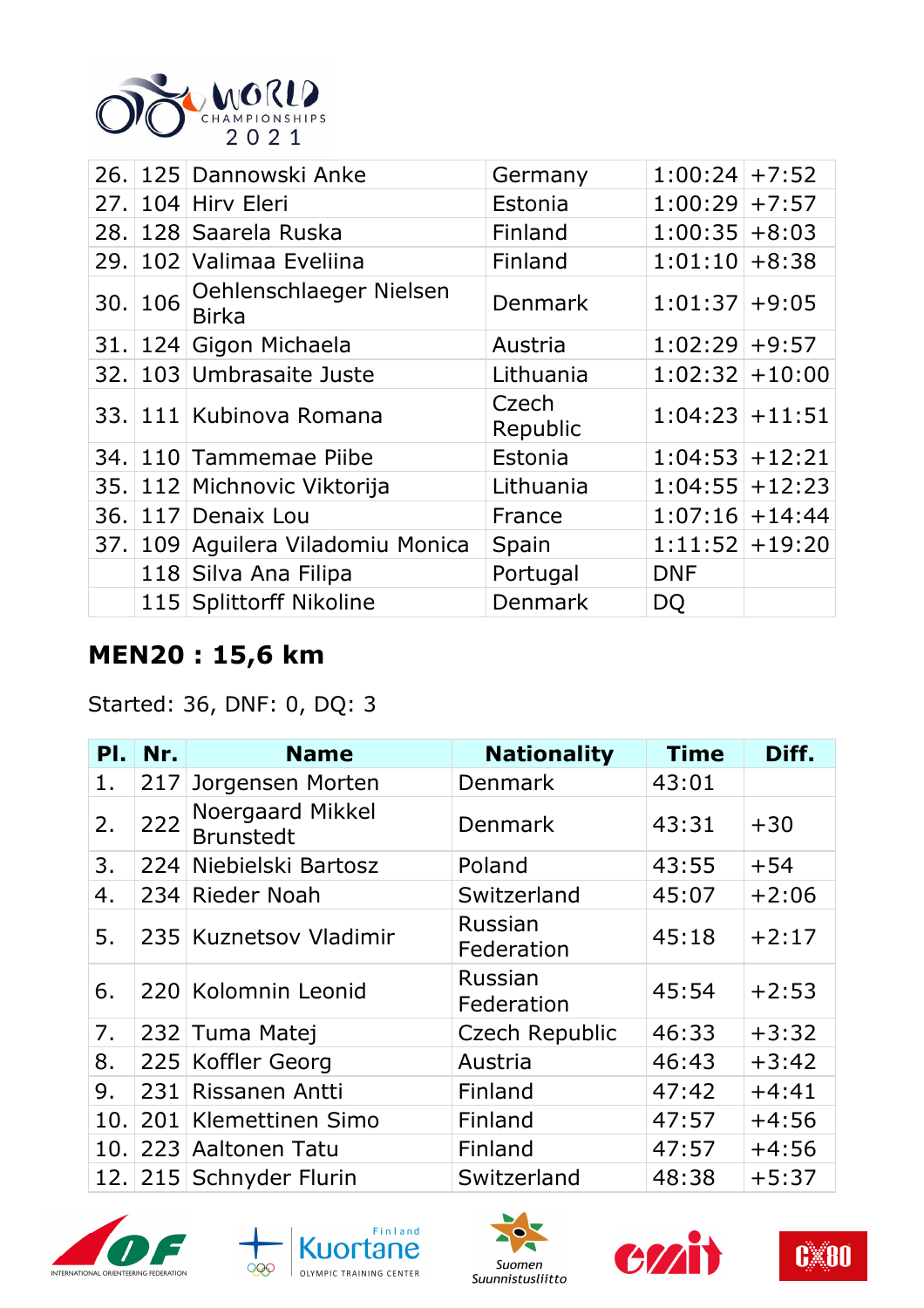

| 13.   |     | 233 Hansson Jon                      | Sweden                | 48:55     | $+5:54$           |
|-------|-----|--------------------------------------|-----------------------|-----------|-------------------|
| 14.   |     | 236 Zigilejus Vejus                  | Lithuania             | 48:57     | $+5:56$           |
| 15.   | 230 | <b>Villar Gorriz Jose</b><br>Antonio | Spain                 | 49:42     | $+6:41$           |
| 16.   | 227 | <b>Illig Martin</b>                  | Austria               | 49:43     | $+6:42$           |
| 17.   |     | 219 Hnilica Hannes                   | Austria               | 49:44     | $+6:43$           |
| 18.   |     | 228 Berthaud Armel                   | France                | 49:45     | $+6:44$           |
|       |     | 19. 204 Shaidaiuk Nikolai            | Russian<br>Federation | 49:50     | $+6:49$           |
|       |     | 20. 203 Autio Wertti                 | Finland               | 49:51     | $+6:50$           |
| 21.   |     | 212 Hanhijarvi Paulus                | Finland               | 49:56     | $+6:55$           |
| 21.   |     | 218 Wohanka Richard                  | Czech Republic        | 49:56     | $+6:55$           |
|       |     | 23. 216 Trunin Aleksandr             | Russian<br>Federation | 50:03     | $+7:02$           |
|       |     | 24. 210 Gaudernak Benjamin           | Austria               | 51:15     | $+8:14$           |
| 25.   |     | 205 Wieser Lukas                     | Austria               | 51:35     | $+8:34$           |
| 26. l |     | 211 Demaret Joly Albin               | France                | 51:45     | $+8:44$           |
| 27.   |     | 229 Pritsik Sander                   | Estonia               | 51:53     | $+8:52$           |
| 28.   |     | 208 Cernik Adam                      | Czech Republic        | 52:27     | $+9:26$           |
|       |     | 29. 213 Lukosius Nojus               | Lithuania             | 52:39     | $+9:38$           |
| 30.   |     | 221 Pesu Akseli                      | Finland               | 53:22     | $+10:21$          |
| 31.   |     | 206 Ivashchenko Ruslan               | Russian<br>Federation | 53:30     | $+10:29$          |
|       |     | 32. 207 Sliuzelis Mykolas            | Lithuania             |           | $1:01:18$ + 18:17 |
|       |     | 33. 214 Lopez Plazas Cesar           | Spain                 |           | $1:02:01$ + 19:00 |
|       |     | 202 Hoffmann Noah Tristan            | <b>Denmark</b>        | DQ        |                   |
|       |     | 209 Labarbe Logan                    | France                | DQ        |                   |
|       |     | 226 Shvedov Yaroslav                 | Russian<br>Federation | <b>DQ</b> |                   |









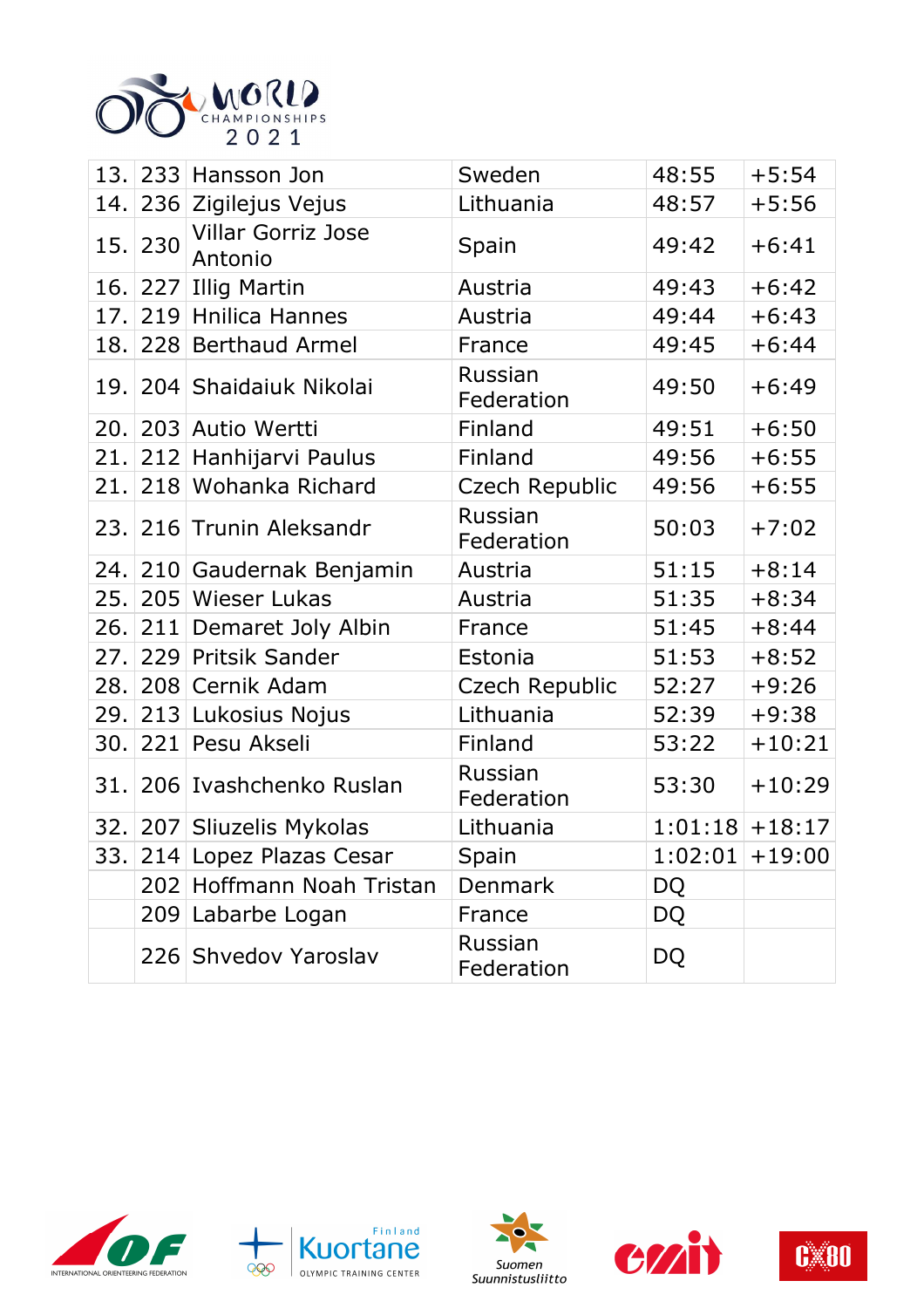

## **WOMEN20 : 12,8 km**

#### Started: 31, DNF: 0, DQ: 1

| PI.  | Nr. | <b>Name</b>                      | <b>Nationality</b>           | <b>Time</b> | Diff.   |
|------|-----|----------------------------------|------------------------------|-------------|---------|
| 1.   |     | 329 Nurminen Kaarina             | Finland                      | 40:38       |         |
| 2.   |     | 331 Linnus Mari                  | Estonia                      | 42:29       | $+1:51$ |
| 3.   |     | 323 Aksenova Alena               | Russian<br>Federation        | 42:57       | $+2:19$ |
| 4.   |     | 328 Landgraf Ekaterina           | Russian<br>Federation        | 43:01       | $+2:23$ |
| 5.   |     | 327 Pauly Lilou                  | France                       | 43:04       | $+2:26$ |
| 6.   |     | 310 Riis Madsen Gertrud          | <b>Denmark</b>               | 43:45       | $+3:07$ |
| 7.   |     | 325 YliHietanen Silja            | Finland                      | 44:40       | $+4:02$ |
| 8.   |     | 330 Hofer Lena                   | Switzerland                  | 44:42       | $+4:04$ |
| 9.   |     | 314 Pesu Vilma                   | Finland                      | 44:49       | $+4:11$ |
| 10.  |     | 324 Palm Tilda                   | Sweden                       | 45:09       | $+4:31$ |
| 11.  |     | 303 Rasimus Siiri                | Finland                      | 46:07       | $+5:29$ |
| 12.  |     | 318 Henriksen Annika             | <b>Denmark</b>               | 46:27       | $+5:49$ |
| 13.  |     | 302 Toporova Daria               | Russian<br>Federation        | 46:56       | $+6:18$ |
| 14.  |     | 319 Nedomlelova Lucie            | Czech Republic               | 46:59       | $+6:21$ |
| 15.  |     | 321 Nyga Julia                   | Poland                       | 47:02       | $+6:24$ |
| 16.  |     | 317 Costa Marisa                 | Portugal                     | 47:04       | $+6:26$ |
|      |     | 17. 322 Hnilica Jana             | Austria                      | 47:36       | $+6:58$ |
|      |     | 18. 311 Puisyte Vytene           | Lithuania                    | 47:52       | $+7:14$ |
|      |     | 19. 304 Kupriyanova Maria        | Russian<br>Federation        | 48:13       | $+7:35$ |
| 20.1 |     | 320 Zvirblyte Ausrine            | Lithuania                    | 48:23       | $+7:45$ |
| 21.  |     | 305 Voutilainen Lotta            | Finland                      | 48:28       | $+7:50$ |
| 22.  |     | 308 Hakkinen Pihla               | Finland                      | 48:29       | $+7:51$ |
| 23.  | 301 | Streglova Zuzana                 | <b>Czech Republic</b>        | 48:43       | $+8:05$ |
| 24.  | 316 | Garcia Rodriguez<br><b>Nerea</b> | Spain                        | 49:08       | $+8:30$ |
| 25.  |     | 315 Kruglova Anastasiia          | <b>Russian</b><br>Federation | 49:41       | $+9:03$ |
| 26.  | 307 | Stranska Sofie                   | Czech Republic               | 50:06       | $+9:28$ |